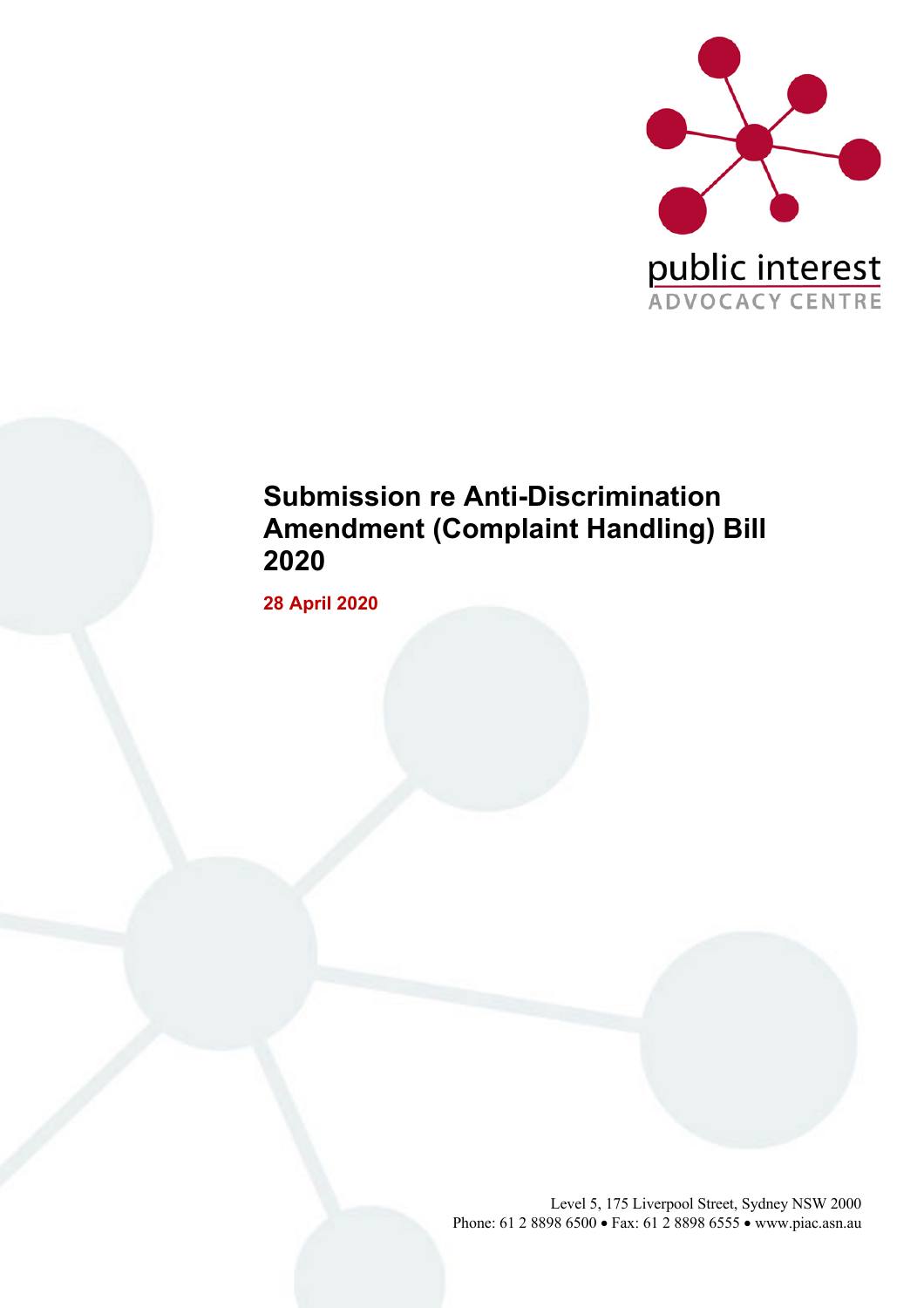#### **About the Public Interest Advocacy Centre**

The Public Interest Advocacy Centre (PIAC) is an independent, non-profit legal centre based in Sydney.

Established in 1982, PIAC tackles barriers to justice and fairness experienced by people who are vulnerable or facing disadvantage. We ensure basic rights are enjoyed across the community through legal assistance and strategic litigation, public policy development, communication and training.

Our work addresses issues such as:

- Reducing homelessness, through the Homeless Persons' Legal Service
- Access for people with disability to basic services like public transport, financial services, media and digital technologies
- Justice for Aboriginal and Torres Strait Islander people, through our Indigenous Justice Project and Indigenous Child Protection Project
- Access to affordable energy and water (the Energy and Water Consumers Advocacy Program)
- Fair use of police powers
- Rights of people in detention, including equal access to health care for asylum seekers (the Asylum Seeker Health Rights Project)
- Transitional justice
- Government accountability.

#### **Contact**

Alastair Lawrie Public Interest Advocacy Centre Level 5, 175 Liverpool St Sydney NSW 2000

T: (02) 8898 6515 E: alawrie@piac.asn.au

Website: www.piac.asn.au



**Public Interest Advocacy Centre** 

@PIACnews

The Public Interest Advocacy Centre office is located on the land of the Gadigal of the Eora Nation.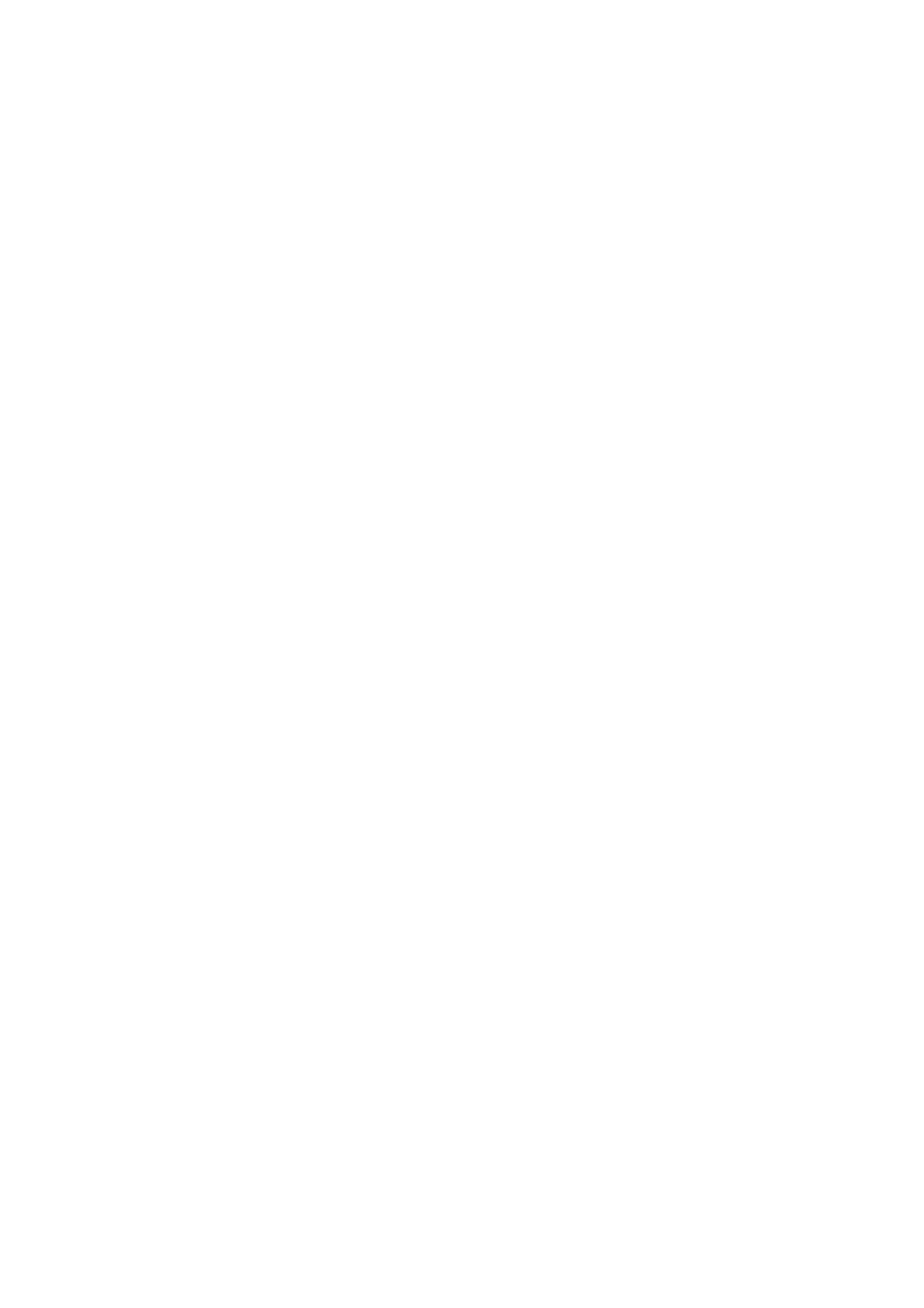## **1. Introduction and summary**

The Public Interest Advocacy Centre has a long history of work on anti-discrimination issues, both nationally and in New South Wales.

We have acted on behalf of a number of complainants under the *Anti-Discrimination Act 1977* (NSW) ('the Act'), on a diverse range of subject matters. Our work has included complaints resolved through conciliation, that have progressed to the NSW Civil and Administrative Tribunal (NCAT), and which have been considered by the courts.

We also have significant experience in law reform in relation to both Commonwealth antidiscrimination law, and specifically about the *Anti-Discrimination Act*.

PIAC acknowledges the intention behind the Bill is to ensure that the Act operates fairly and efficiently and is not open to misuse. Unfortunately, the Bill's drafting is very broad and is likely to have the effect of excluding many legitimate complaints. In seeking to remove the discretion of the President in dealing with complaints and restricting access to NCAT for a determination of complaints, the Bill has significant implications for the rule of law.

The Act seeks to protect the fundamental human right to live without discrimination. It is important that its protections remain accessible to those who need it, especially people from communities that already face disadvantage.

PIAC therefore does not support the passage of this Bill.

*Recommendation That Parliament reject the Anti-Discrimination Amendment (Complaint Handling) Bill 2020.*

There is, however, a strong case for a comprehensive review of the Act, including its provisions regarding the investigation, conciliation and determination of complaints. The Act is over 40 years' old and many of its provisions are out-dated and no longer fit for purpose. NSW deserves modern, best-practice laws to protect rights across the community.

PIAC is currently working in partnership with legal experts and a broad range of community organisations, to develop the evidence-base for comprehensive reform of the legislation.

## **2. Preventing Legitimate Complaints**

PIAC's primary concern with the Bill is that it would have the effect of preventing legitimate complaints of unlawful discrimination from being considered by the President of Anti-Discrimination NSW ('the President'), and/or by NCAT.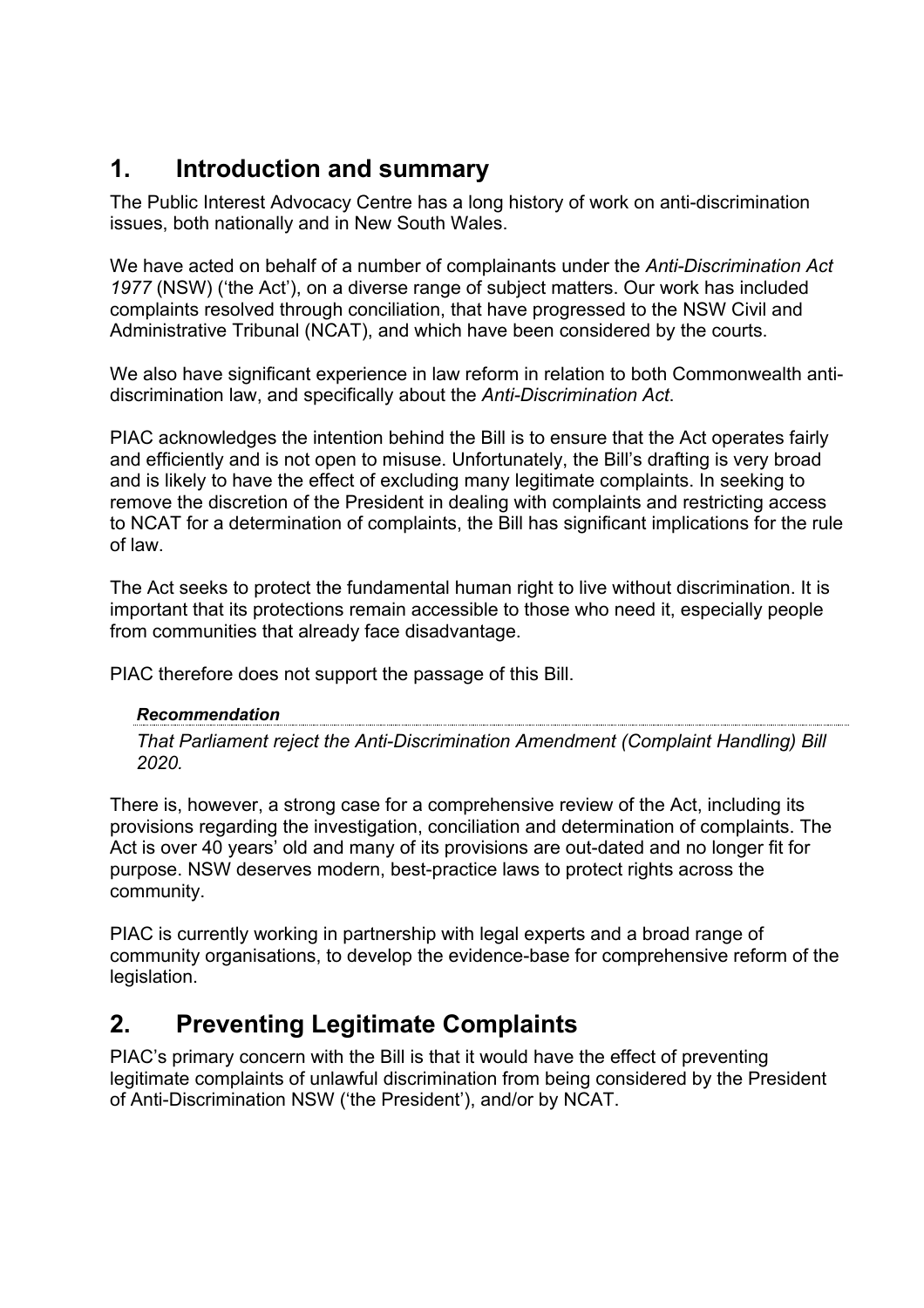### **2.1 Complaints in more than one jurisdiction**

Schedule 1, clause 2 would omit section 88B of the Act. This provision currently states:

(1) A person is not prevented from making a complaint under this Division only because the person has made a complaint or taken proceedings in relation to the same facts in another jurisdiction, whether in New South Wales or elsewhere.

(2) The Tribunal must have regard to any such proceedings, and to the outcome of any such proceedings, in dealing with or determining the complaint.

The apparent of aim of removing of this provision, in conjunction with other changes proposed by the Bill, is to prevent people from lodging complaints in multiple jurisdictions in a manner that is intended to be oppressive.

Removing s 88B is, however, not the way to achieve this and may have unintended consequences.

Section 88B does not apply only to a person who may take proceedings in another State or Territory – it applies to other 'jurisdictions' such as tort law or workplace relations jurisdictions. There are a range of legitimate reasons why a person may bring proceedings in more than one jurisdiction to obtain a remedy for a range of harms caused by a discriminatory act. Before considering repeal of s 88B, significant consideration would need to be given to its broader impact on rights protection.

In any event, s 88B(2) already requires NCAT to have regard to complaints lodged elsewhere, including their outcome(s), in dealing with and determining a complaint. This will allow NCAT to ensure that any remedy ordered, such as compensation, does not overlap with any other proceedings.

NCAT is also able to take into account unreasonable conduct by a party when considering whether to order costs. Under s 60 of the *Civil and Administrative Tribunal Act 2013* (NSW), NCAT also has the power to award costs where there are 'special circumstances'. What will constitute 'special circumstances' remains open, but relevantly the Tribunal may have regard to:

- (a) whether a party has conducted the proceedings in a way that unnecessarily disadvantaged another party to the proceedings,
- (b) whether a party has been responsible for prolonging unreasonably the time taken to complete the proceedings,
- (c) the relative strengths of the claims made by each of the parties, including whether a party has made a claim that has no tenable basis in fact or law
- ….
- (e) whether the proceedings were frivolous or vexatious or otherwise misconceived or lacking in substance,
- ….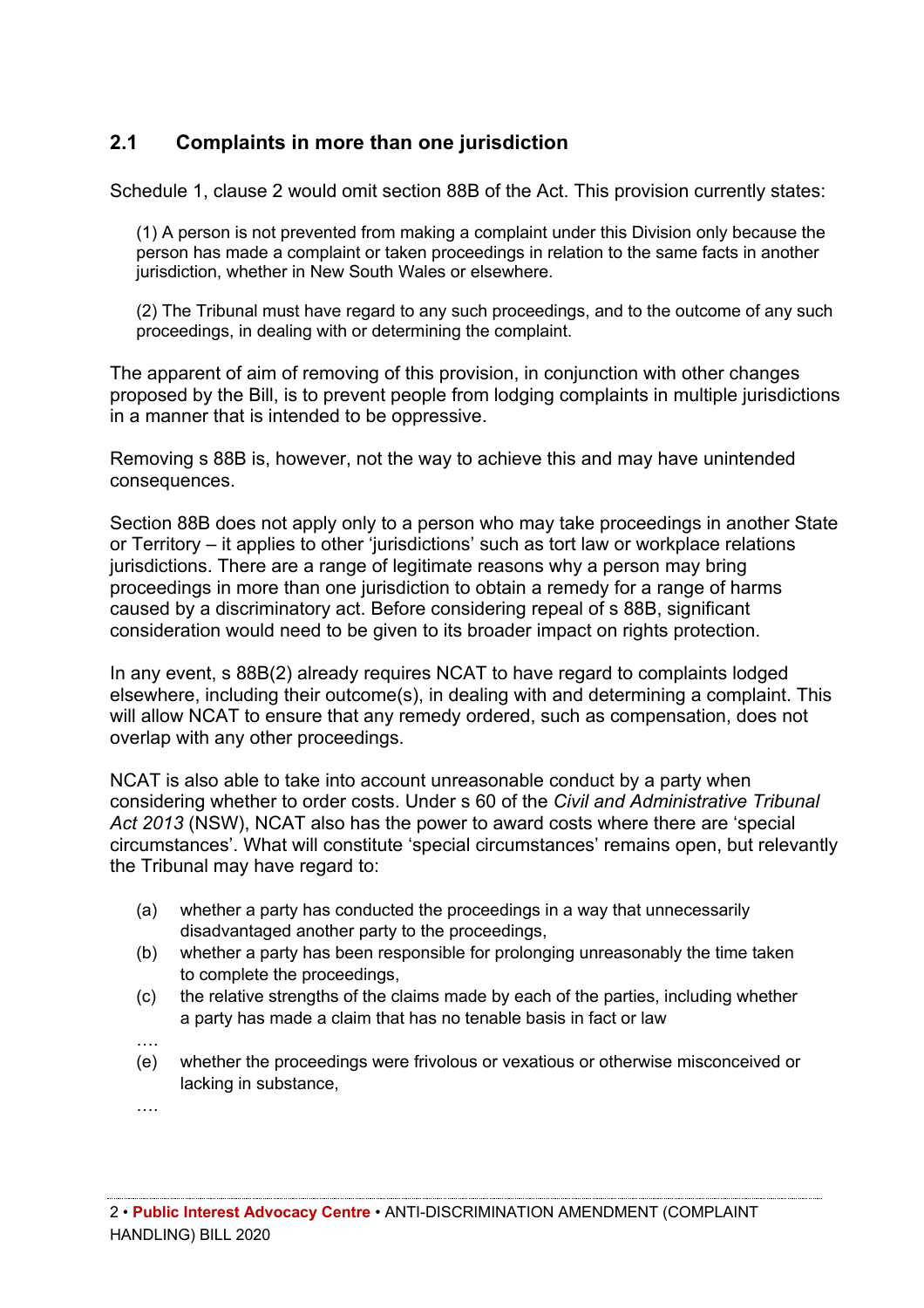This approach is preferable to seeking to prevent complaints being made in more than one jurisdiction arising from one set of facts.

Finally, we note that, on a practical level, removing s 88B is unlikely to influence whether the President is able to accept or decline a complaint, because they may not be aware of whether a complaint has been lodged elsewhere. Even if they suspect a case has been lodged in another jurisdiction, it is possible their equivalent anti-discrimination body would refuse to confirm or deny the existence of that complaint on the grounds of confidentiality.

#### **2.2 Removing necessary discretion of the President of Anti-Discrimination NSW to accept or decline complaints**

Clause 3 would significantly alter section 89B by removing the discretion of the President in determining whether a complaint is to be accepted or declined, in whole or in part: replacing 'may' with 'must'.

PIAC is not aware of evidence that the President has failed to properly exercise the discretion to decline complaints under this section. It is therefore not clear why it is necessary to remove that discretion.

It is also important to note that a decision to decline a complaint without investigation is not reviewable by NCAT, by operation of s 89B(4). This is a power that should therefore be used exceptionally sparingly as it bars a person from proceeding with their claim.

In PIAC's submission, it is important to retain the President's discretion. As the second reading speech for this Bill acknowledges, this legislation seeks to protect the rights of people experiencing discrimination and who may be significantly disadvantaged. It is therefore important that complaints processes retain enough flexibility to ensure that procedural and technical barriers do not prevent people having access to justice.

Having access to a remedy for a breach of rights is a fundamental component of the rule of law and itself a human right: see Art 2(3)(a) of the *International Covenant on Civil and Political Rights.*

#### **Inflexible time limit would apply**

If changed in this way, the law would have a particularly unjust operation for claims involving a course of conduct. If the President's discretion is removed, under section 89B(2)(b), the President would be required to decline a complaint if 'the whole or part of the conduct complained of occurred more than 12 months before the making of the complaint.'

This would apply to a person complaining of a course of conduct over many years, to exclude all parts occurring more than 12 months before the complaint was made.<sup>1</sup> This is a radical change that would undermine the protection provided by the Act.

Note that it appears likely that the President would only be required to decline those aspects of the complaint that took place earlier than 12 months before making the complaint by virtue of s 89B(1),

**Public Interest Advocacy Centre** • ANTI-DISCRIMINATION AMENDMENT (COMPLAINT HANDLING) BILL  $2020 \cdot 3$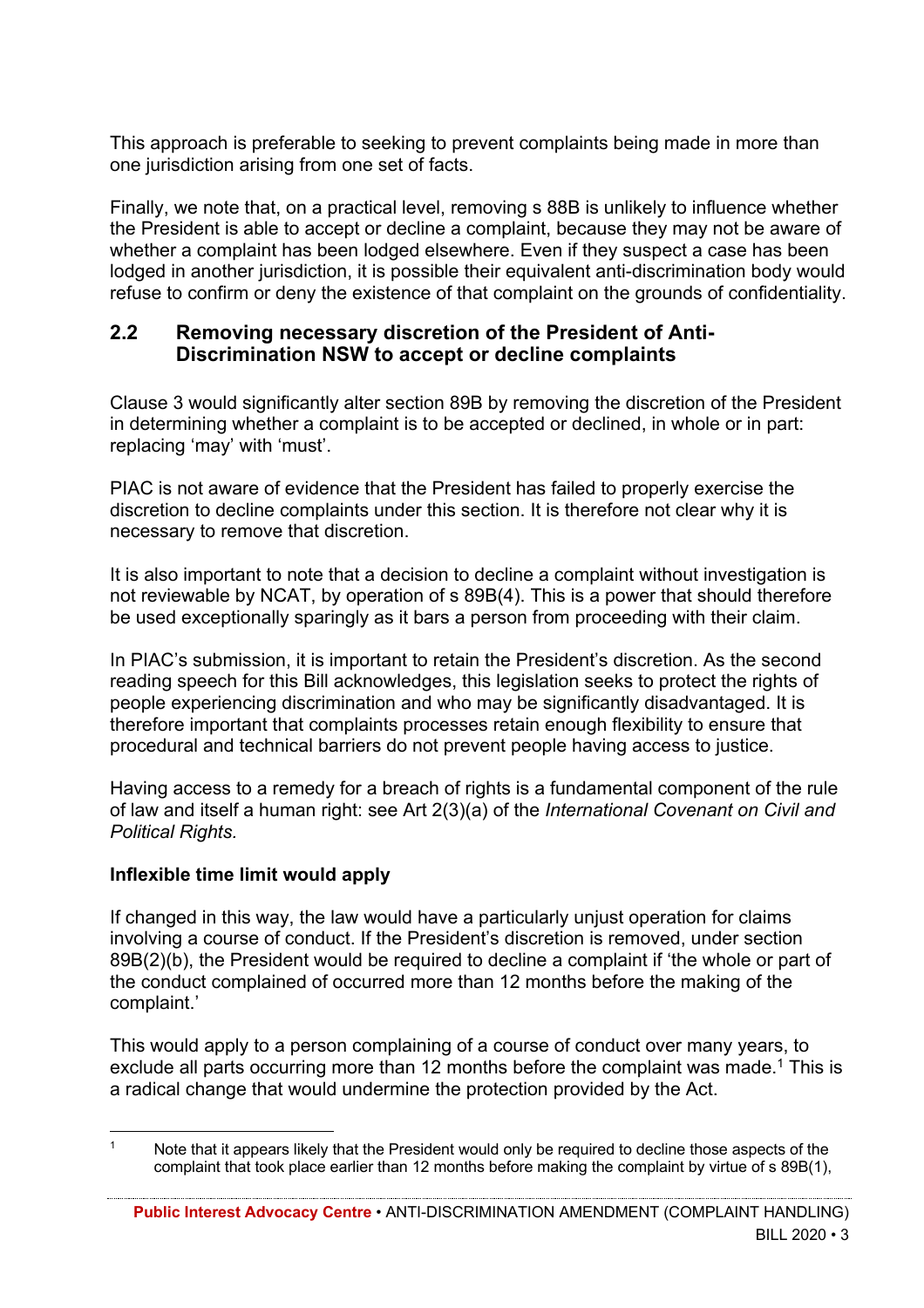Consider a woman who has been subject to years of ongoing sexual harassment by an employer and has been fearful of making a complaint because they cannot afford to lose their job. When finally circumstances allow her to bring a complaint (or become so unbearable that that she feels she has no choice), the President would be required to decline those parts of the complaint that occurred more than 12 months earlier.

This would be an unjust outcome. The proposed change would significantly reduce the ability of the Act to address discrimination involving a course of conduct and provide much less coverage than exists in other States and Territories or at the Commonwealth level.

#### **2.3 Inserting new grounds compelling the President of Anti-Discrimination NSW to decline complaints**

In addition to mandating that the President must decline complaints in relation to the existing grounds listed in section 89B(2)(a)-(e), the Bill would add a further seven new grounds which, if satisfied, would compel the President to reject complaints prior to investigation. As noted above, such a decision is not reviewable by NCAT, by operation of the existing s 89B(4).

PIAC is again concerned that these proposed provisions would have the practical effect of excluding legitimate complaints of discrimination. This undermines the rule of law and should be opposed. It is critical that a beneficial approach is taken to a regime that seeks to protect the rights of people experiencing disadvantage to ensure that it remains accessible. Ensuring that an effective and accessible remedy is available to people whose rights may have been violated is also required by the human rights standards that the Act seeks to uphold.

For this reason, PIAC urges Parliament to oppose the addition of new grounds to s 89B.

There are also a range of specific problems with the grounds that the Bill would add.

#### **'Frivolous, vexatious, misconceived or lacking in substance'**

Under proposed new s89B(2)(f), complaints must be declined if 'the President is of the opinion that the complaint, or part of the complaint, is frivolous, vexatious, misconceived or lacking in substance.'

It is a radical step to oblige the President to summarily decline a complaint without investigation that is, in its initial form, misconceived or lacking in substance. This is particularly the case when the effect is to bar a complainant from further action.

which refers to complaints be declined 'in whole or in part'. This is, however, something that would also need to be made explicit should this amendment be made.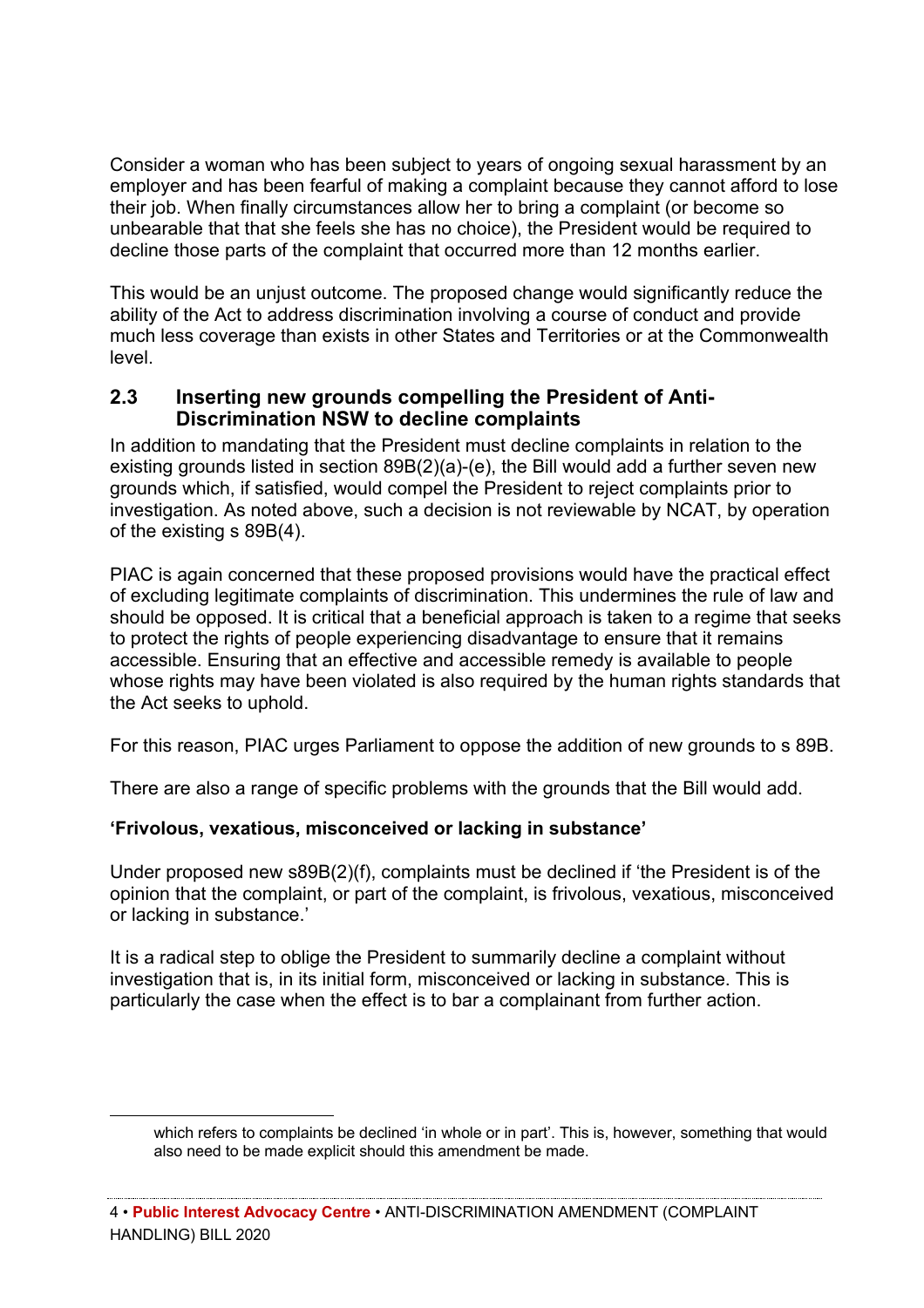Such an approach may particularly disadvantage people who have not had the benefit of legal or other advice prior to lodging a complaint and are unable to clearly articulate it.<sup>2</sup>

#### **Declining other legitimate complaints**

Proposed new sections 89B(2)(g), (h) and (i) may similarly have the practical effect of seeing otherwise legitimate complaints being automatically declined by the President.

In PIAC's view, it is inappropriate for broad factors such as whether there may be a 'more appropriate remedy', or that a complaint may be 'more effectively or conveniently dealt with' by another authority to be used as a basis for excluding complaints entirely before any investigation takes place.

#### **Declining complaints against respondents in other jurisdictions**

Proposed new section 89B(2)(j) provides that the President must decline a complaint where:

one or more of the respondents is an individual who has made a public statement to which the complaint relates and, at the time of making the statement, was-

- (i) a resident of another State or Territory as evidence by the individual's address on the electoral roll, and
- (ii) not in New South Wales…

Proposed new section 89B(2A) further provides that '[f]or the purposes of excluding the application of subsection (2)(j), the onus of establishing that the respondent was in New South Wales lies with the complainant.'

PIAC does not support withdrawing protection for people in NSW for discrimination or vilification by way of public statements made outside NSW by non-residents of NSW.

This would have the practical effect of preventing legitimate complaints of vilification from being investigated: for example, if a public figure based outside NSW gives an interview to a NSW media outlet and makes statements that incite hatred towards members of a race of people living in a particular community in NSW, a person from that group would be unable to bring a claim against that public figure.

In circumstances where a person from the group that is vilified makes a complaint against multiple respondents, namely the media organisation that broadcast the vilification as well as the interstate public figure who made the comments, new section 89B(2)(j) would mean that the entire complaint must be declined.

<sup>&</sup>lt;sup>2</sup> Should this provision be retained, it should be made clear that a complaint that is misconceived (etc) only in part should only have *those parts* declined, rather than the complaint as a whole. It appears clear from s 89B(1) that the President is able to decline a complaint 'in part', but this should be clarified to ensure that complaints that may simply contain extraneous material at the outset of a complaint are not excluded entirely from investigation.

**Public Interest Advocacy Centre** • ANTI-DISCRIMINATION AMENDMENT (COMPLAINT HANDLING) BILL 2020 • 5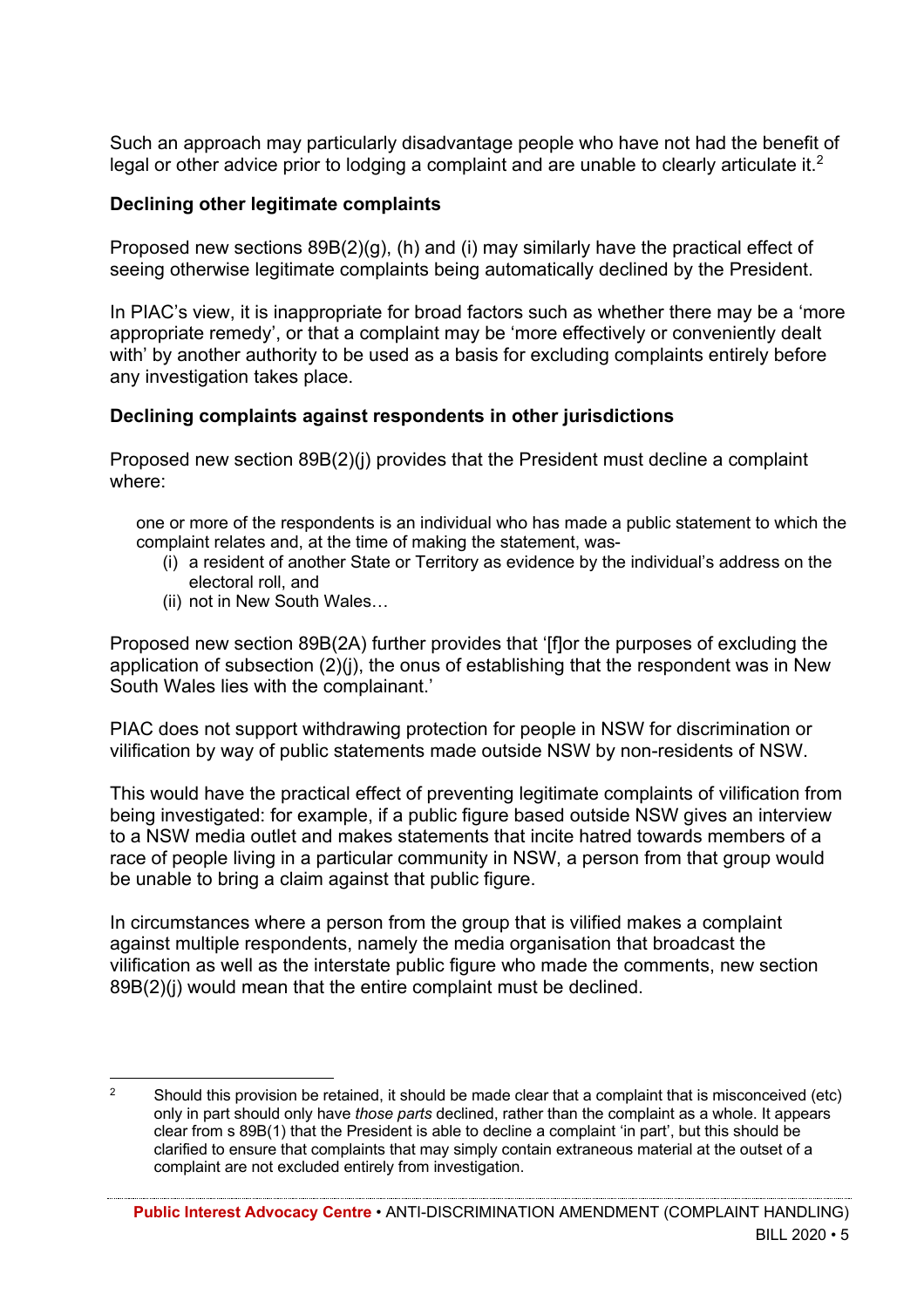#### **Declining complaints that fall within an exception**

Proposed new section 89B(2)(k) provides that the President must decline a complaint where 'the complaint falls within an exception to the unlawful discrimination concerned.'

In PIAC's view, it is not appropriate that a decision about whether an exception applies is made at a preliminary stage, before further information is sought from the complainant and a response from the respondent.

The onus of proving that an exception applies ordinarily lies on a respondent.<sup>3</sup> This should not be subverted by having the issue determined before any investigation takes place.

This is particularly the case where the operation of exceptions may itself be unclear, such as the application of the general religious exception in section  $56(d)$ <sup>4</sup> In litigation involving this exception, different arbiters have reached very different conclusions about its application, <sup>5</sup> highlighting the inappropriateness of having this as a mandatory ground for summarily dismissal of a complaint.

#### **Declining complaints where the respondent has a cognitive impairment**

Proposed new section 89B(2)(l) provides that the President must decline a complaint where 'the respondent has a cognitive impairment and it is reasonably expected that the cognitive impairment was a significant contributing factor to the conduct that is the subject of the complaint.'

Cognitive impairment is then defined in proposed new section 89B(6) as 'includes an intellectual disability, a developmental disorder (including an autistic spectrum disorder), a neurological disorder, dementia or a brain injury.'

There are a number of problems with this proposed provision.

First, the *degree* of impairment that will bring a respondent within this provision is left undefined. Therefore, a mild impairment that has minimal impact upon a person's cognitive function would place a person entirely outside the scope of the Act. PIAC does not support such an approach.

Second, the President would be required to make this assessment prior to commencing an investigation and therefore prior to requiring information from the respondent. Upon

 $3$  Section 104.

<sup>4</sup> 'Nothing in this Act affects… any other act or practice of a body established to propagate religion that conforms to the doctrines of that religion or is necessary to avoid injury to the religious susceptibilities of the adherents of that religion.' 5 *OV & anor v QZ & anor (No. 2) [2008] NSWADT 115*

*Members of the Board of the Wesley Mission Council v OW and OV [2009] NSWADTAP 5 (27 January 2009) Members of the Board of the Wesley Mission Council v OV & OW (No. 2) [2009] NSWADTAP 57 (1 October 2009) OV & OW v Members of the Board of the Wesley Council [2010] NSWCA 155 (6 July 2010) OW & OV v Members of the Board of the Wesley Mission Council [2010] NSWADT 293 (10 December 2010)*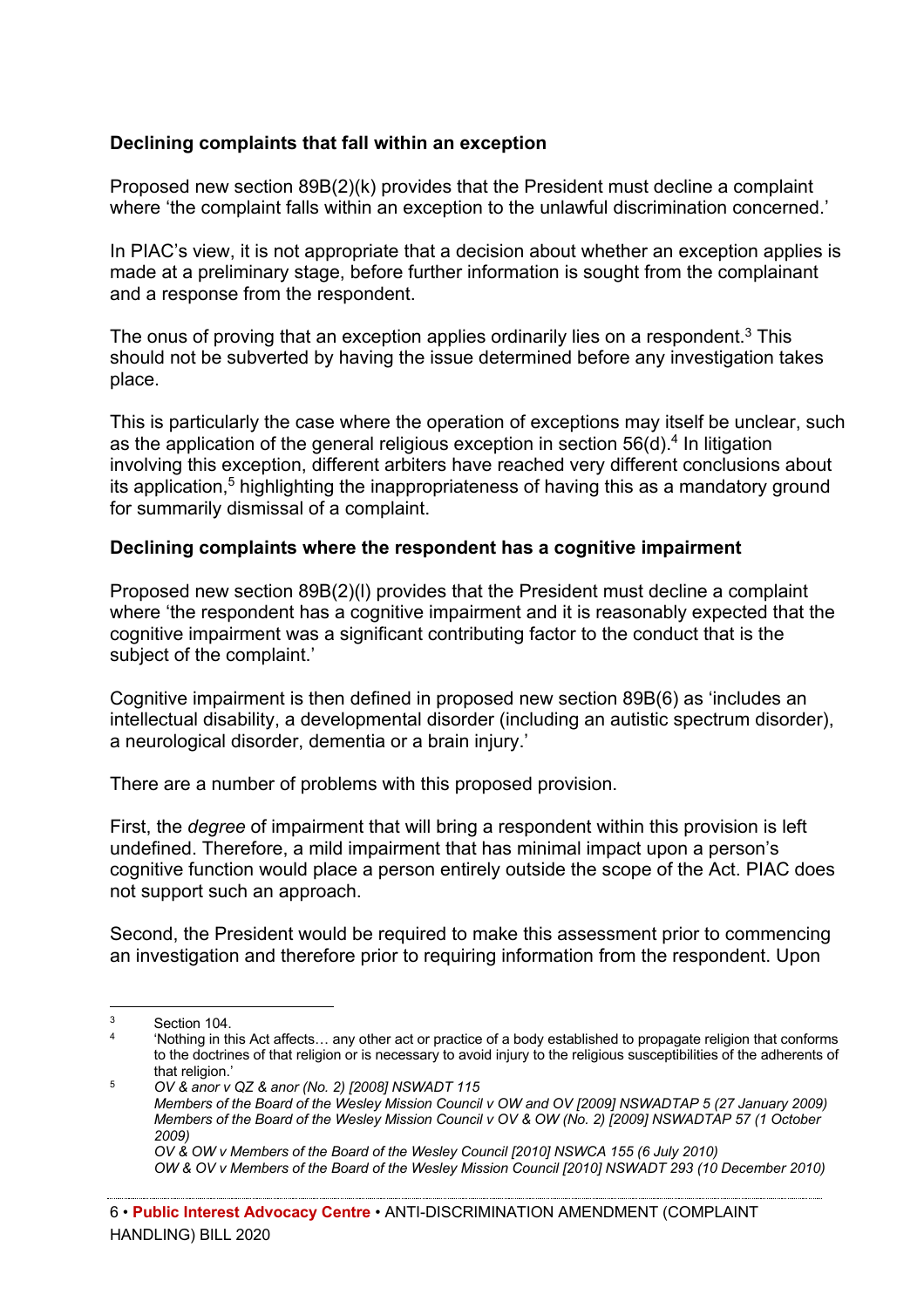what basis, therefore, would the President form a view as to what could be 'reasonably expected'?

#### **2.4 Compelling the President to decline complaints during investigation**

Under existing section 92 of the Act, the President is granted discretionary power to decline complaints at any stage of their investigation based on seven specific grounds, or where 'the President is satisfied that for any other reason no further action should be taken in respect of the complainant.'

However, schedule 1 clauses 6 and 7 of the Bill would remove this discretion (replacing 'may' with 'must'), compelling the President to decline these complaints.

PIAC is not aware of evidence that the President has failed to properly exercise the discretion to decline complaints under this section. It is therefore not clear why it is necessary to remove that discretion.

In the context of legislation that seeks to protect the human rights of potentially vulnerable and marginalised people, it is appropriate that the President retains a discretion in relation their handling of complaints.

#### **2.5 Removal of ability for complainant to require President to refer complaint to NCAT**

The Bill would also have the effect of removing the ability of complainants to require the President to refer complaints to NCAT for determination. For example, clause 11 would repeal section 93A of the Act, which currently provides that:

- (1) If the President has given a complainant a notice under 87B(4) or 92, the complainant may, within 21 days after the date on which the notice was given, require the President, by notice in writing, to refer the complaint to the Tribunal.
- (2) On receipt of a notice under subsection (1) from the complainant, the President is to refer the complaint to the Tribunal.

It is important to note that this does not provide an automatic right for complainants to have their matters considered by the Tribunal – section 96(1) already provides that a 'complaint that is referred to the Tribunal on the requirement of a complainant under section 93A(1) may not be the subject of proceedings before the Tribunal without the leave of the Tribunal.'6

In PIAC's view, the approach strikes an appropriate balance and should be retained.

On the other hand, the Bill would require a person who disagrees with a decision of the President to seek review of that decision under the *Administrative Decisions Review Act 1997* (NSW). This would be a much more complicated and time-consuming process that may result in a matter being remitted to the President before then being referred to the Tribunal in any event.

<sup>6</sup> Clause 13 repeals this provision.

**Public Interest Advocacy Centre** • ANTI-DISCRIMINATION AMENDMENT (COMPLAINT HANDLING) BILL 2020 • 7